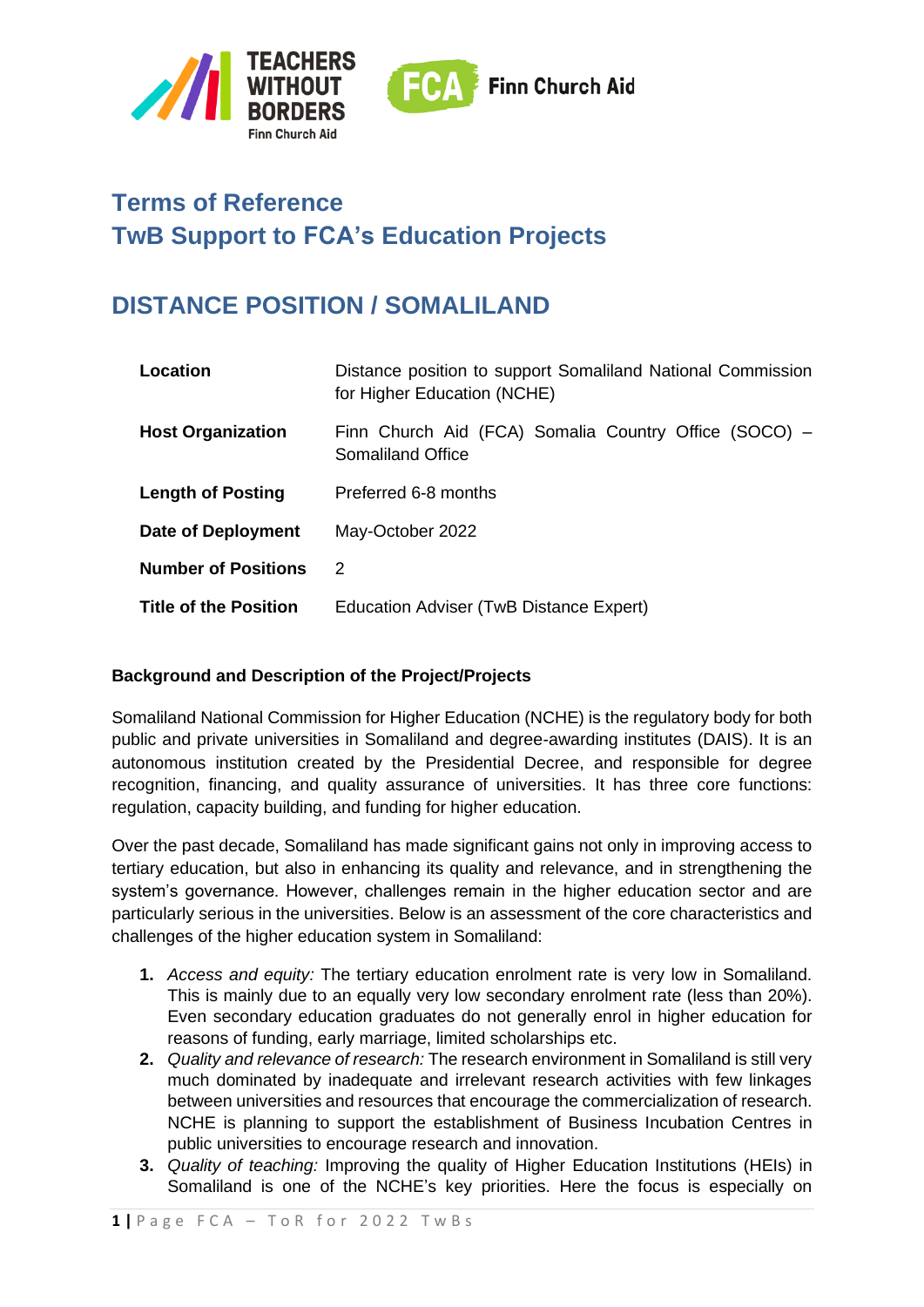

improving quality assurance, curriculum reviews and harmonization, training lecturers, and building the capacity of the teaching staff.

FCA has been working in Somaliland since 2009 in the areas of right to quality education, right to livelihood, and right to peace. FCA collaborates closely with the Ministry of Education and Science (MoES) to support strengthening the education sector as well as Technical and Vocational Training and Education (TVET) for youth and vulnerable communities to improve their employability and livelihood opportunities. In 2022, FCA and NCHE have been discussing enhancing the collaboration with a commitment to work more closely on NCHE key priorities through technical and pedagogical (distance) support for curriculum development and teacher education capacity building from the Teachers without Borders (TwB) Network in Finland.

# **TwBs' Main Tasks May Include (Can Be Further Tailored According to the Distance Expert's Experience and Interest)**

- Conduct a desk review of Somaliland's university teacher education curriculum. Contribute to reviewing and harmonizing teacher education curriculums, and develop minimum standards for various teacher levels.
- Provide university key lecturers and NCHE head staff with online training and coaching to strengthen their capability and professional development based on the local needs (2 trainings for lecturers and 1 training for NCHE staff).
- Follow up and mentor the trained lecturers to improve their teaching and learning process.
- When necessary, participate in consultation meetings with the NCHE senior management team, for instance, to discuss the progress of the support, potential initiatives, and cooperation, or to share NCHE relevant meeting outcomes.
- Technical support on NCHE planning and policy developments, if needed.
- Provide technical and pedagogical expertise for the collaboration planning and implementation as relevant to the local needs.

## **Position-specific Qualifications and Competencies**

- Master's Degree in Education and teaching experience from Finland
- Demonstrated working experience in Teacher Education, Curriculum Planning, and/or Education Research
- International experience is preferable, especially in the field of Higher Education
- Sensitivity to local cultures and intercultural communications skills
- Good command of online training and communications tools
- Innovativeness, self-initiative, and ability to work independently
- Flexibility to bear changes to plans on short notice and occasionally unstable data connections
- Fluent proficiency in written and spoken English required; knowledge of Somali is a notable asset.
- **In addition, general qualifications, and competencies for all TwB volunteers defined in the TwB webpage**